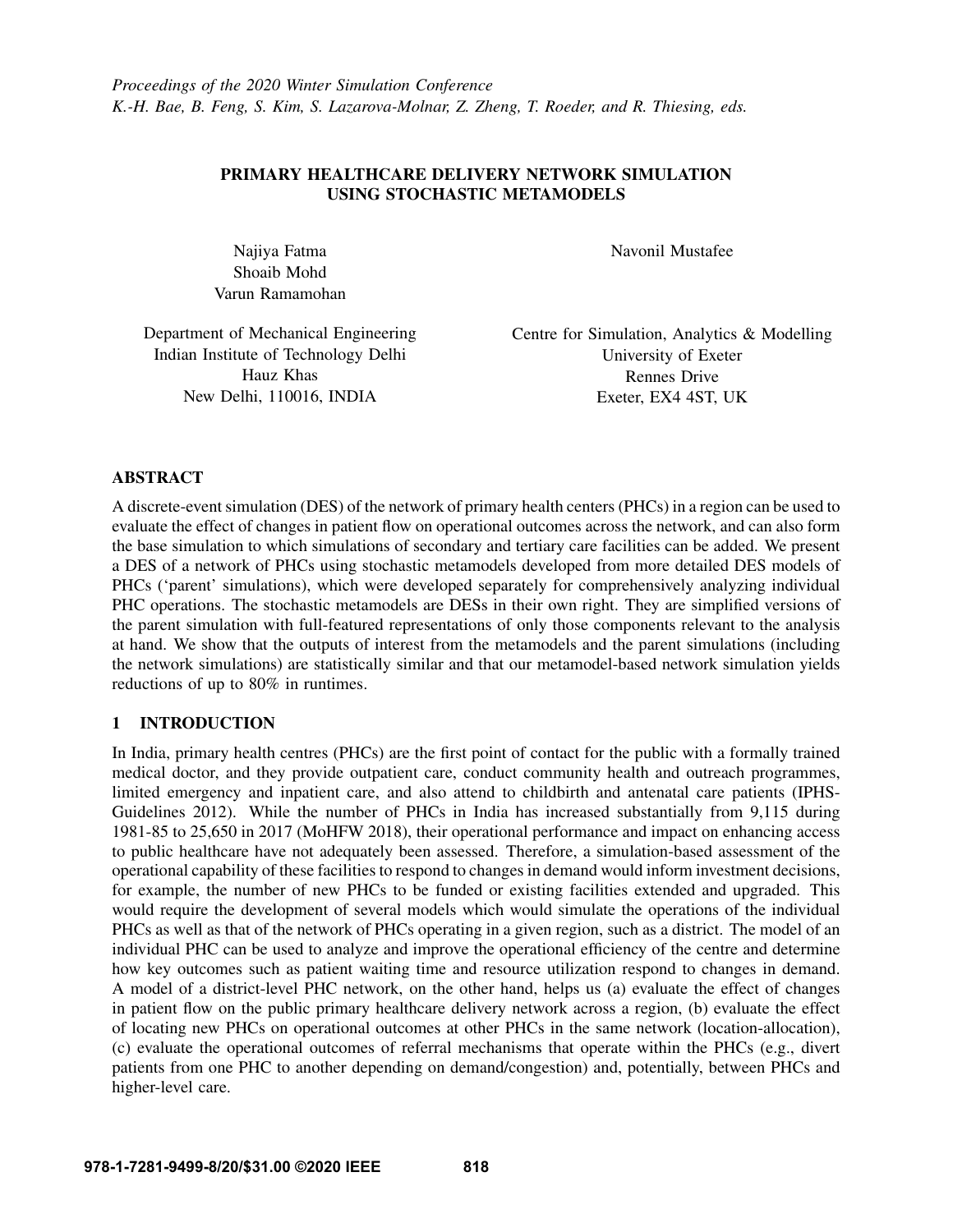In this paper, we describe the development of a discrete-event simulation (DES) of the PHC network within a district in India. Such network simulations, if developed using full-featured simulations of the individual facilities that are part of the network, often incur considerable computational expense in their operation. For example, [Mustafee et al. \(2009\)](#page-11-1) investigated the blood ordering policies of a UK National Blood Service (NBS) supply chain that consisted of one NBS Process, Testing and Issuing (PTI) facility and several hospitals (this is conceptually similar to a PHC network), and their experiments showed an exponential rise in execution time when individual DES models of hospitals were being added to the network simulation. Distributed simulation was used in this study (ibid.) to reduce execution time. In this work, we were confronted with a similar problem (large execution time), but rather than using distributed simulation, we employ a *stochastic metamodeling approach*. The stochastic metamodels we develop are DES models in their own right and are developed from the full-featured parent models.

How long were the run times in our study and which motivated us to use the metamodeling approach? The version of the PHC network simulation that we developed using full-featured individual PHC DESs required nearly 42 hours for 200 replications on a computer with 8 GB RAM with 2 cores. The PHC network simulation was thus developed using stochastic metamodels developed from the full-featured individual PHC simulations. We hereafter refer to these detailed simulation models of PHC operations as the 'parent' PHC simulations, and these are developed for the separate purpose of comprehensively analyzing individual PHC operations and identifying methods of improving operational outcomes. The stochastic metamodels that we develop for constructing the PHC network simulation are abstractions of the parent PHC simulations – they are simplified simulations constructed using information from the parent PHC simulation, but contain only those subsystems of the PHC, and therefore of the parent PHC simulation, that are relevant to the analysis at hand. Other subsystems of the PHC/parent-simulation are abstracted and represented in the parameterization of the metamodel using data generated from the parent model.

The PHC network simulation developed using the stochastic metamodels yield substantial savings in computational runtime while retaining the flexibility in conducting what-if analyses that a simulation offers. We show numerically that the distributions of outcomes of interest such as average outpatient waiting time, doctor, nurse and bed utilizations estimated using both the parent model and the metamodel are statistically identical while achieving reductions of up to 76% in model runtime. We also implement a simulation of the network of PHCs using both the metamodel and the parent model and demonstrate that the key outcomes are statistically similar while achieving approximately 80% reductions in runtimes.

Previous work related to healthcare facility network simulations have focused on reuse and adaptation of models developed for one facility for other facilities [\(Penn et al. 2020\)](#page-11-2),on managing patient flow out of hospitals into long-term care facilities [\(Patrick et al. 2015\)](#page-11-3), integration of secondary and tertiary care facilities (Ortíz-barrios et al. 2017), distributed simulation for blood supply chain network simulation [\(Mustafee et al. 2009;](#page-11-1) [Blake and Hardy 2014\)](#page-10-1), etc. Overall, our work demonstrates how simpler simulations conceptualized from more complicated facility operation simulations can be used in the development of facility network simulations that incur a substantially shorter computational runtimes, especially in the context of healthcare delivery.

The remainder of the paper is organized as follows. Section 2 discusses existing work. Section 3 provides a brief background on PHCs and the development of the parent PHC models. Section 4 is on the implementation of the PHC metamodels and the PHC network simulation.

### 2 LITERATURE REVIEW

We focus our literature review on healthcare facility network simulations, generic modelling framework development and model reuse within DES, and also discuss how our use of stochastic metamodels fits within the metamodeling literature.

A majority of DES studies in healthcare facility modelling typically focus on single facility or single unit (within a larger facility) operations [\(Zhang 2018\)](#page-11-5). [Swisher et al. \(2001\)](#page-11-6) develop a DES model of an outpatient clinic within a physician network, and propose the use of the clinic simulation to simulate the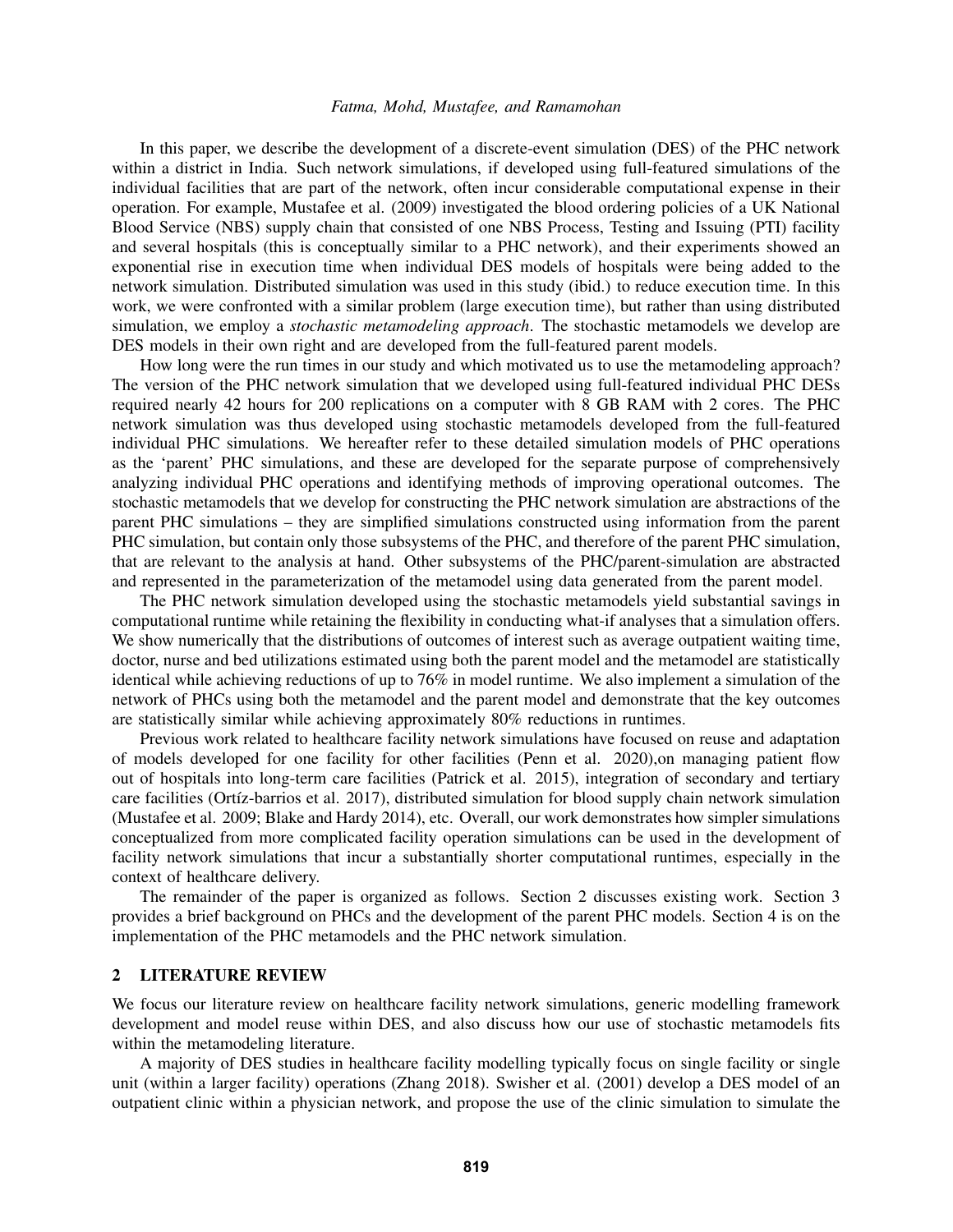entire network with minor modifications relevant to each individual clinic. However, they do not implement the network simulation themselves. [Katsaliaki et al. \(2009\)](#page-10-2) and [Mustafee et al. \(2009\),](#page-11-1) in related articles, compare a standard DES approach for simulating a large blood distribution supply chain network (from donor to recipient) to a distributed simulation approach. The authors found that the distributed approach reduces computational expense when the number of facilities in the network exceeded a certain threshold intrinsic to the network being simulated. [Patrick et al. \(2015\)](#page-11-3) developed a DES model to aid in capacity planning for long-term care in community health facilities of patients leaving hospitals, and hence modelled patient flow in a small network with hospitals and long-term care facilities. A similar problem was also tackled by [Bae](#page-10-3) [et al. \(2019\)](#page-10-3) , who developed a simulation of patient flow across facilities associated with long-term care to forecast the demand for long-term care. [Blake and Hardy \(2014\)](#page-10-1) develop a generic simulation modelling framework in conjunction with response surface metamodel optimization to develop optimal inventory management policies for a donated blood supply chain network. Ortíz-barrios et al. (2017) developed a DES model to evaluate the effect of integrating patient flow between secondary and a tertiary care health facilities on patient waiting times for outpatient appointments in the internal medicine department. In this context, our study demonstrates the development of a simulation of the primary healthcare delivery network in an Indian district. To our knowledge, this is the first study which models primary healthcare delivery network simulation using stochastic metamodels of individual facility simulations.

During our visits to multiple PHCs, we found that while similar operational patterns are followed in each PHC, there were differences in staffing levels, number of beds, presence/absence of childbirth care facilities, etc. Thus, we developed multiple configurations (3 configurations) of an archetype PHC simulation framework to represent operations of each PHC (9 PHCs) in the district. Hence, in this context, we also briefly discuss the generic simulation modelling and simulation model adaptation and reuse literature. Multiple studies discuss reconfigurable and reuse simulations in a general setting [\(Mackulak et al. 1998;](#page-11-7) [Steele et al. 2002;](#page-11-8) [Robinson et al. 2004;](#page-11-9) [Pidd and Carvalho 2006;](#page-11-10) [Kaylani et al. 2008;](#page-10-4) [Fletcher and](#page-10-5) [Worthington 2009;](#page-10-5) [Penn et al. 2020\)](#page-11-2) and/or in the context of applications focused on healthcare [\(Swisher](#page-11-6) [et al. 2001;](#page-11-6) [Fletcher and Worthington 2009;](#page-10-5) [Mustafee et al. 2011;](#page-11-11) [Weerawat et al. 2013;](#page-11-12) [Penn et al.](#page-11-2) [2020\)](#page-11-2). While these studies describe the development of reusable DES frameworks for physician clinics [\(Swisher et al. 2001;](#page-11-6) [Mustafee et al. 2011\)](#page-11-11), generic hospital simulation frameworks (Günal and Pidd [2009\)](#page-10-6), and that of their subunits [\(Weerawat et al. 2013;](#page-11-12) [Penn et al. 2020\)](#page-11-2), our literature survey did not identify a demonstration of model reuse, especially in conjunction with metamodel development, for network simulations. In our model, we develop an archetype PHC operations model that we then modify depending upon the specific configuration in operation at each node in the PHC network in the district under consideration. Our model demonstrates how the archetype model can be modified and used in a facility network simulation, either as-is or using metamodels developed from each version of the archetype.

Given the substantial body of literature on metamodeling work in the simulation literature [\(Kleijnen](#page-10-7) [and Sargent 2000;](#page-10-7) [Barton 2009\)](#page-10-8), we focus on stochastic metamodels that can be used in what-if analyses and provide probability distributions for their outputs (without requiring a separate metamodel for variance estimation). A key metamodel class capable of such analyses includes dynamic Bayesian network (DBN) metamodels [\(Poropudas and Virtanen 2007;](#page-11-13) [Poropudas and Virtanen 2011;](#page-11-14) [Kelleher et al. 2018\)](#page-10-9). DBN metamodels describe the time-evolution of the state of the system probabilistically by deriving a network of conditional probability distributions for the states of the system at various points in time (including the case of continuous time, achieved via interpolation). Constructing DBN metamodels involves selecting an optimal set of time instants at which simulation data must be collected to estimate the probability distributions for the simulation state, and conducting what-if analyses involves fixing the simulation state at a given point in time and updating the simulation state conditional probability distributions using the observed value of the simulation state. Another related technique involves metasimulation [Bauer et al.](#page-10-10) [\(2004\).](#page-10-10) They develop a simulation of internet and telephone networking protocols and propose the use of a random search approach to the design of experiments for finding key parameters and interaction patterns that affect key network performance measures. Thus they utilized their parent simulation to construct a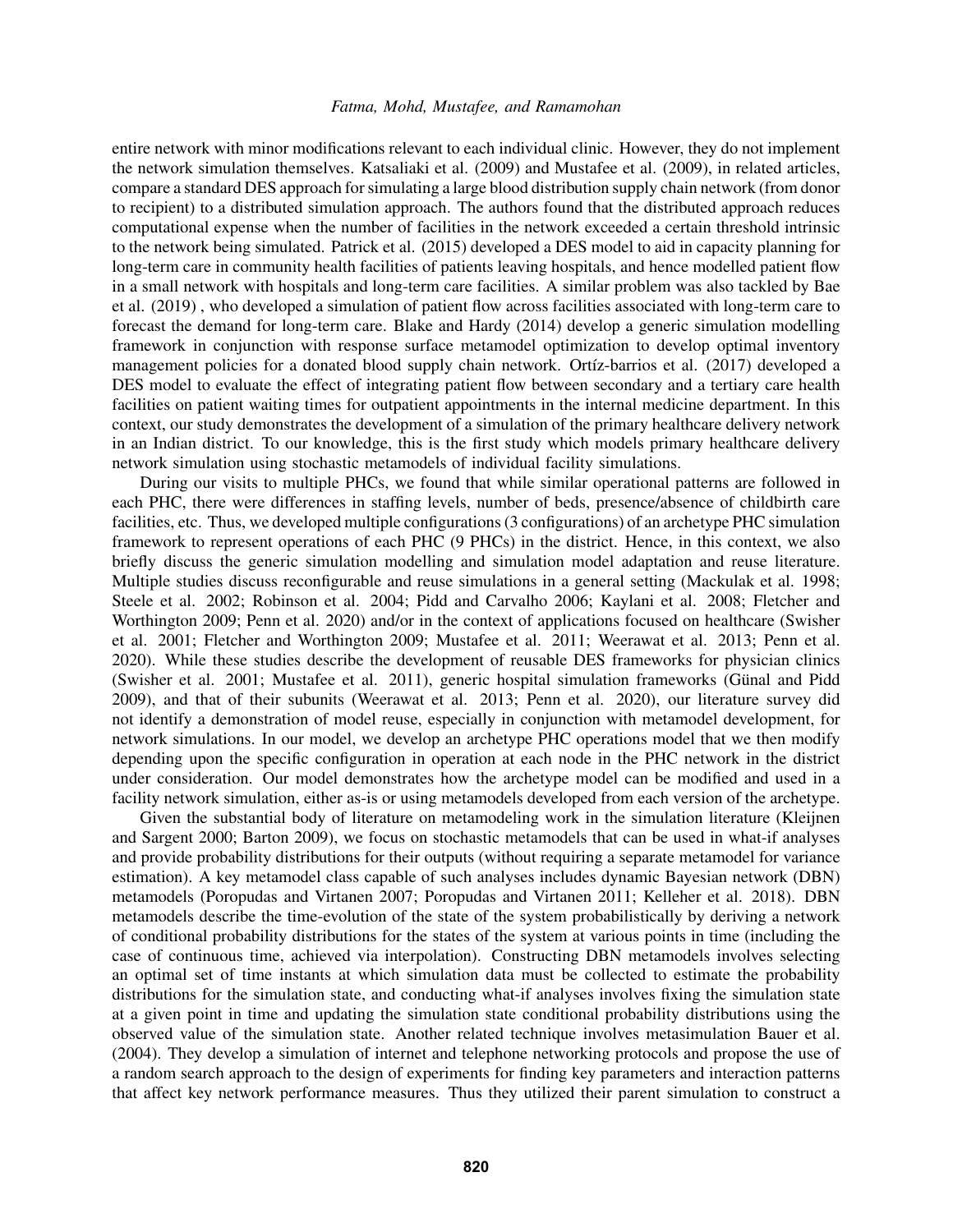simpler simulation that captures the impact of key parameters (including their interactions) on their key performance measure.

With respect to these approaches, our stochastic metamodel is a DES model in its own right, constructed using outputs from the parent simulation. In contrast to DBN metamodels and the metasimulation approach, our approach is likely to require fewer replications of the parent model to build the metamodel, because the parent model subsystems of interest are explicitly simulated in the metamodel. Thus, the multiple input/output replication sets required in an experimental design framework to fit the curve/function replacing the simulated subsystem are likely to not be required with our approach. For example, in our case, we only require one set of replications from the parent model – the same set generated as part of routine analysis – to build our metamodels. Further, given that our metamodel is a DES in its own right, it is capable of generating multiple outputs associated with the analysis from a single set of replications, and retains the flexibility that the parent model would offer in terms of conducting what-if analyses. The trade-off, however, lies in reduction of computational expense (in terms of runtimes) – other metamodels may incur considerable computational expense in their construction, whereas their execution times are negligible. In contrast, while constructing our metamodels may incur lesser computational expense, its runtimes are not negligible compared to deterministic or DBN metamodels. However, as will be demonstrated in the following sections, our approach still yields reductions in runtimes up to 80% compared to the PHC network simulations constructed using the parent models, which can represent significant savings.

## 3 PHC PARENT MODEL DEVELOPMENT

PHCs primarily provide outpatient services (8 hours/day for 6 days a week); however, they also have a small inpatient department to handle childbirth cases and patients requiring inpatient care and monitoring for brief periods (less than 24 hours). PHC staff also provide medical care to persons requiring antenatal (ANC) care [\(IPHS-Guidelines 2012\)](#page-10-0).

The parent DES model of the PHC was developed as part of another study conducted to comprehensively analyze the operations of individual PHCs [\(Shoaib and Ramamohan 2020\)](#page-11-15).The parent model is full-featured in that it contains all operationally relevant systems associated with providing medical care of the PHC. The parent model simulates PHC operations with one or two doctors (depending upon the staffing level at the PHC type under consideration), two nurses (an outpatient nurse for conducting checks related to non-communicable diseases, referred to hereafter as the NCD nurse, and a nurse attending to inpatient and childbirth cases, referred to hereafter as the staff nurse), a pharmacist, a clinical laboratory technician and multiple patient types (outpatients, inpatients, childbirth patients, and patients requiring antenatal care). We also include resources such as inpatient and childbirth beds in the parent model.

During our visits to nine PHCs in a nearby district to understand PHC operations and collect data regarding specific aspects of their operations, we observed that while most PHCs follow a certain standard pattern of operations, there were significant variations between PHCs in terms of staffing level, patient load, and whether certain classes of medical services were offered (e.g., childbirth care was not offered in all PHCs visited). Therefore, while a single simulation model would not be able to capture this operational diversity, modified versions of a single archetype model that would represent each specific PHC would be able to do so. Thus, out of the nine PHCs visited, four were identified as the PHC type that conforms most closely to the government guidelines [\(IPHS-Guidelines 2012\)](#page-10-0), and hence the archetype model was developed based on the operations of these PHCs. This model is referred to below as configuration 1, and configurations 2 and 3 (note that configuration 3 PHCs do not offer childbirth care services) are modifications of this archetype PHC operations model. Patient load and staffing levels of each configuration are described in Table [1.](#page-4-0) More details regarding our PHC visits, input data collected and the grouping of PHCs into the archetype (configuration 1) and other configurations is provided in [Shoaib and Ramamohan \(2020\).](#page-11-15) We now describe the patient flow in a PHC as captured by the archetype model.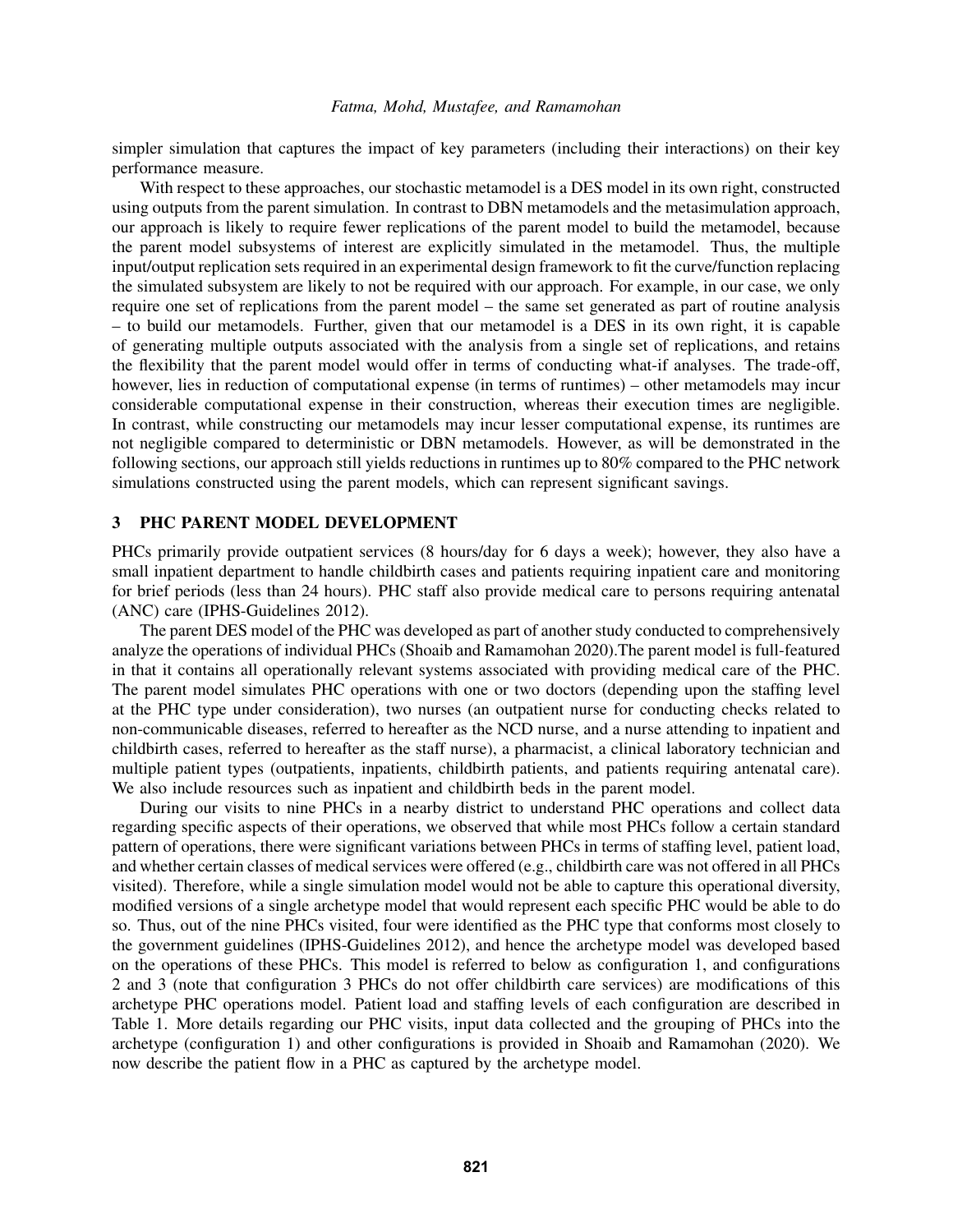| <b>Configuration</b><br>(number of PHCs) | Average patient load per day |     |                      |     | Number of doctors,<br>staff nurses/shift |
|------------------------------------------|------------------------------|-----|----------------------|-----|------------------------------------------|
|                                          | <b>Outpatient</b> Inpatient  |     | Childbirth Antenatal |     |                                          |
| Configuration $1(4)$                     | 120-140                      | 0.5 |                      |     | 2, 1                                     |
| Configuration $2(2)$                     | $60-80$                      | 0.5 | 0.5                  | 0.5 |                                          |
| Configuration $3(3)$                     | 60-80                        | 0.5 |                      |     |                                          |

<span id="page-4-0"></span>Table 1: Operational characteristics of PHCs by configuration.

## 3.1 Patient Flow in the Parent PHC Model

Patients visiting PHCs can be categorized as (a) outpatients, (b) inpatients, (c) childbirth patients, (d) ANC patients. Outpatients aged less than 30 years directly consult the doctor, and others consult first with a nurse who checks their vitals before consulting the doctor. After consulting the doctor, patients are either sent to the in-house laboratory for tests or they exit after visiting the pharmacy. Note that all patients must exit after visiting the pharmacy (even if they do not require medicines), as it also serves as a registration counter for the PHC.

Inpatient and childbirth patients are assumed to have priority for care when compared to outpatients (we assume non-preemptive priority). If a doctor is available, inpatients are attended first and are then sent to the IPD ward under the supervision of the staff nurse. The childbirth case is similar to that of inpatients; however, instead of occupying an inpatient bed upon arrival, they occupy the labour room (bed). After childbirth, the patient is shifted to the inpatient bed. ANC patients are attended to primarily by the staff nurse. If it is a first visit, after counseling from the staff nurse, routine laboratory tests are performed at the laboratory, after which they exit the system via the pharmacy after collecting medicines and supplements. ANC patients are advised to make four visits to the healthcare facility for routine examinations, medications and counselling during the course of their pregnancy [\(IPHS-Guidelines 2012\)](#page-10-0).

#### 3.2 Key Model Inputs and Parent Model Simulation Outcomes

We display the input parameters and the results for the parent model along with those for the metamodel (to facilitate comparison) in Section 4 (Tables [2](#page-7-0) and [3\)](#page-8-0). Table [3](#page-8-0) lists service time estimates common to all configurations. The distributions of the doctor's consultation time, and the service times at the pharmacy and laboratory were determined by finding the best-fit distribution to data collected for each parameter during our visits across the PHCs. For inpatient and childbirth parameters, we were unable to access data for lengths of stay – it is unclear if they are recorded. Therefore, for these parameters, we determined distributions and their parameter estimates based on interviews with nurses and doctors. Note that all arrivals were determined to be Poisson, and their parameters were estimated using the average arrival rates from Table [1](#page-4-0) (also the header of Table [4](#page-9-0) in Section 6). More details regarding the input parameter estimation process are provided in [Shoaib and Ramamohan \(2020\).](#page-11-15)

The results (Table [4\)](#page-9-0) show that all configurations are substantially underutilized. For example, for configurations 2 and 3, the doctor's utilization increases from  $31\%$  to  $41\%$  despite the decrement in outpatient arrivals (from 130 to 60), since only one doctor is present during the OPD hours in configuration 2 (compared to two doctors in configuration 1). Further, inpatient and labour bed occupancies are also low for all configurations. Regardless of the low labour bed occupancies, a substantial proportion of childbirth patients do not receive care at the PHC they visit first. This is because these patients may arrive when the labour bed is occupied by another childbirth patient and therefore leave the system without being admitted. The underutilization of PHCs is explained by the fact that only approximately 30% of patients seek care at public healthcare facilities in India, and also by the relatively very low consultation times for outpatients with doctors (a mean consultation time  $\langle 1 \text{ minute} \rangle$ , which are a fraction of those in developed settings. Simulation experiments conducted in [Shoaib and Ramamohan \(2020\)](#page-11-15) show that if average consultation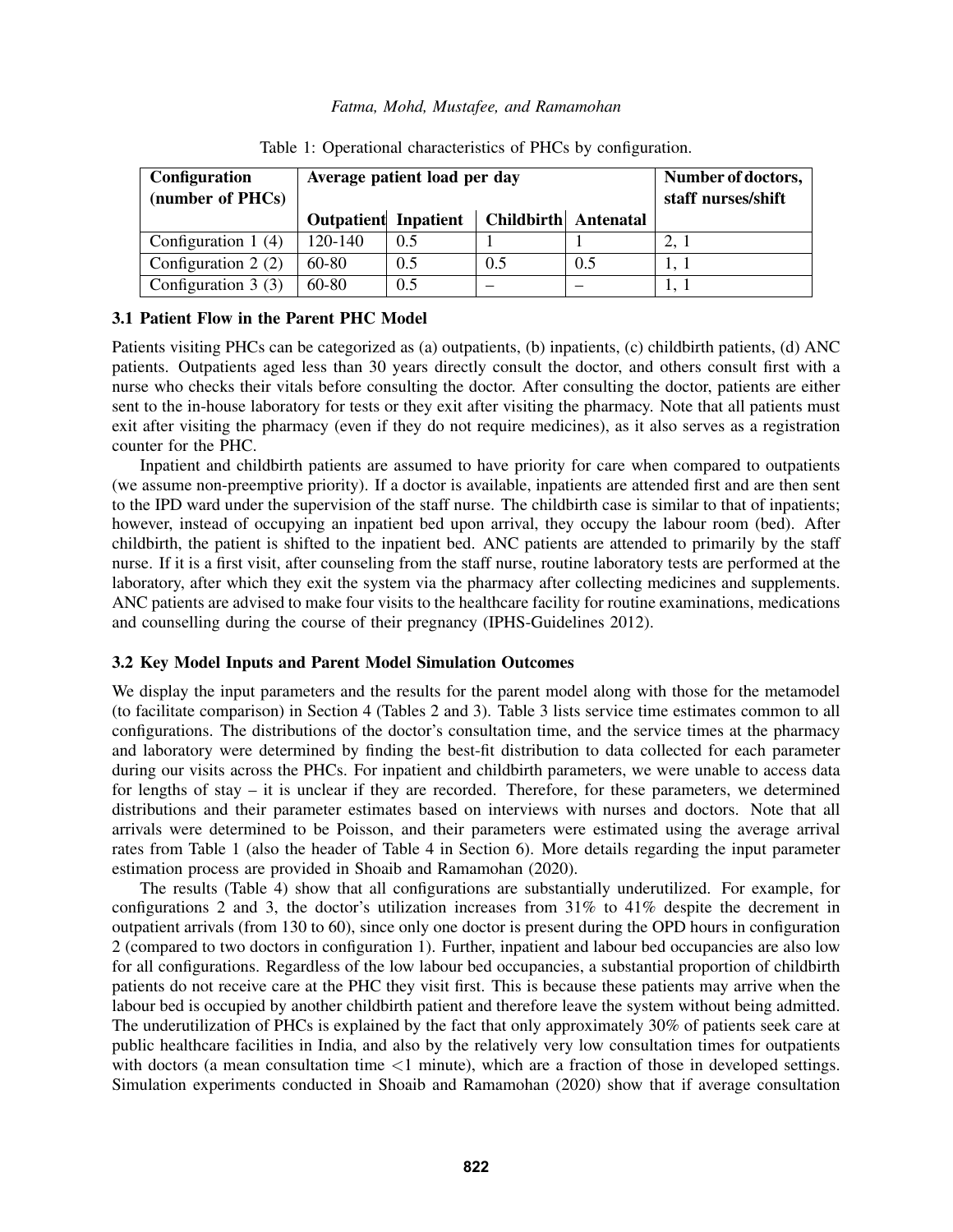times are increased to more reasonable values (2.5-5 minutes) and outpatient loads are increased (i.e., if more patients seek care at public healthcare facilities), then resource utilization increase substantially.

### 4 IMPLEMENTATION OF THE INDIVIDUAL METAMODELS

The metamodels are constructed as abstractions of the original model, including only those resources relevant for the analysis. In contrast to the full-featured original model, only resources directly linked to provision of medical care and that are relevant to the analysis question are included in the metamodel as comprehensively as in the parent simulation. For example, in the version of the metamodel we develop, ANC patients were excluded, as they affect only the staff nurse's utilization, and given their small arrival rate and service time, they do not have a significant effect on the staff nurse's utilization. This is consistent with typical metamodeling practice – for example, in the case of deterministic metamodel development, functions that relate only outcomes of interest (e.g., average waiting time) and model inputs of interest are developed [\(Barton 1998\)](#page-10-11). Thus, only outpatients, inpatients and childbirth patients were included in the version of the metamodel we present here. Further, instead of 4-6 beds, the number of beds in each PHC configuration simulation was reduced to 2, with one bed representing the set of beds for inpatients and the second representing the childbirth beds. The distribution of the length of stay in the inpatient beds was also scaled down appropriately. Note that childbirth patients are shifted to inpatient beds after a certain period to free up the childbirth bed for other cases, so the distribution of the duration of time spent in the inpatient bed by the childbirth patient is also scaled down accordingly. Finally, the clinical laboratory and the pharmacy were also excluded in the metamodel. However, the time spent by patients at the clinical laboratory for their tests (denoted by the random variable *f*) and the time spent by patients at the pharmacy (denoted by the random variable *g*) for getting their medications and for registration were included in the metamodel by holding patients in the PHC system for the corresponding durations before they exited the system. The distributional parameters of *f* and *g* were estimated using data from the parent model. Patient flow through the archetype version of the metamodel (configuration 1) is depicted in Figure [1.](#page-6-0)

Note that we combine the inpatient beds into a single bed because in this version of the metamodel of the parent PHC model, the focus of our analysis is the outpatient care and childbirth care process. This is because of the following reasons: (a) the majority of the patient load at a PHC is due to outpatients, and (b) the proportion of childbirth patients referred elsewhere because of unavailability of the childbirth bed is also a key outcome of interest for our analysis. Hence the key outcomes we are interested in are the waiting time before seeing the doctor, the doctor's utilization and NCD nurse utilization, the total time spent in the system for outpatients, and the fraction of childbirth cases referred elsewhere. However, if inpatient care outcomes (e.g., time spent by inpatients in the system, inpatient bed utilization) was also a key area of focus for this analysis, then the inpatient beds could also be included separately in the metamodel. More generally, the specific set of resources and processes included in a comprehensive manner in the metamodel depends on the focus of the analysis, especially when a metamodel is being constructed for a system with multiple types of resources (medical personnel, equipment/facilities) and jobs (patients). We summarize the differences between the parent models and all configurations of the metamodels in the Table [2](#page-7-0) and Table [3.](#page-8-0)

#### 5 ANALYSIS OF THE RESULTS OF THE METAMODEL AND THE PARENT MODEL

Based on Tables [2](#page-7-0) and [3,](#page-8-0) metamodels of the parent simulations of each configuration were developed. Outcomes from the metamodel and the parent model were estimated from 200 replications generated on an Intel m5 laptop with 8 GB RAM. These results were generated by running both simulations, for each configuration, for a period of 365 simulated days, with a 180 day warm up period. Two-sample *t*-tests were conducted to check whether the averages of the estimate of each outcome from the parent model and the metamodel are statistically identical at a 5% level of significance. This is consistent with methods used to assess the accuracy of stochastic metamodels where the distributions of metamodel output estimators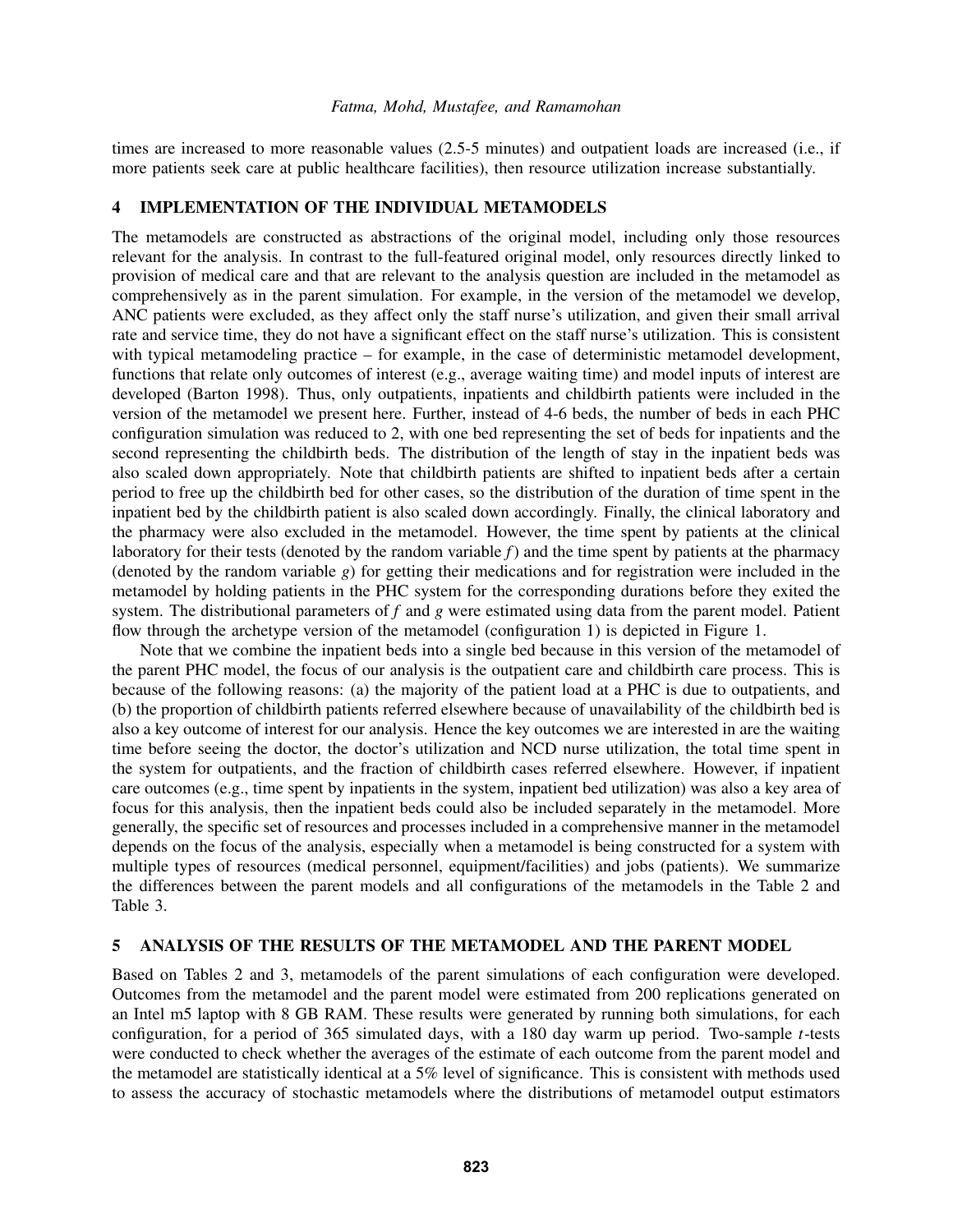



<span id="page-6-0"></span>Figure 1: Patient flow in the metamodel.

are available – for example, with DBNs [\(Poropudas and Virtanen 2011\)](#page-11-14). For deterministic metamodels, curve-fitting measures of accuracy such as the root mean-squared error and the mean absolute percentage error are typically used [\(Kleijnen and Sargent 2000\)](#page-10-7). Recently, a misspecification test for such metamodels has also been proposed [\(Wang et al. 2017\)](#page-11-16).

The null and alternate hypotheses for each t-test that was conducted are: *H*<sub>0</sub>: Mean value of the parent model outcome is equal to that of the metamodel ( $\mu_{parent} = \mu_{metamodel}$ )

*H*<sub>1</sub>:Mean value of the parent model outcome is unequal to that of the metamodel ( $\mu_{parent} \neq \mu_{metamodel}$ )

Note that conducting the above hypothesis test is equivalent to checking for statistically significant biases in the metamodel estimate of the outcomes with respect to the estimate generated by the metamodel. The results for each configuration are summarized in Table [4.](#page-9-0) Note that p-values obtained were larger than 0.05 for all outcomes except for the staff nurse utilization, inpatient length of stay and childbirth patient length of stay (Table [4\)](#page-9-0). Thus, for these outcomes, we fail to reject the null hypothesis, and hence it is reasonable to assume the means of the distributions of these outcomes are identical. With regard to the staff nurse utilization, the associated p-value  $< 0.05$  because ANC patients were excluded from the metamodels. However, when they are included in the metamodel, as seen in the last row of the results for configuration 1, we see that the p-value for staff nurse utilization also is  $> 0.05$ . With regard to the inpatient and childbirth patient lengths of stay, because the focus of our analysis is outpatient outcomes, resource utilizations and the proportion of childbirth cases referred elsewhere (due to lack of availability of a childbirth bed for more than two hours), we scale down the length of stay variables for these patient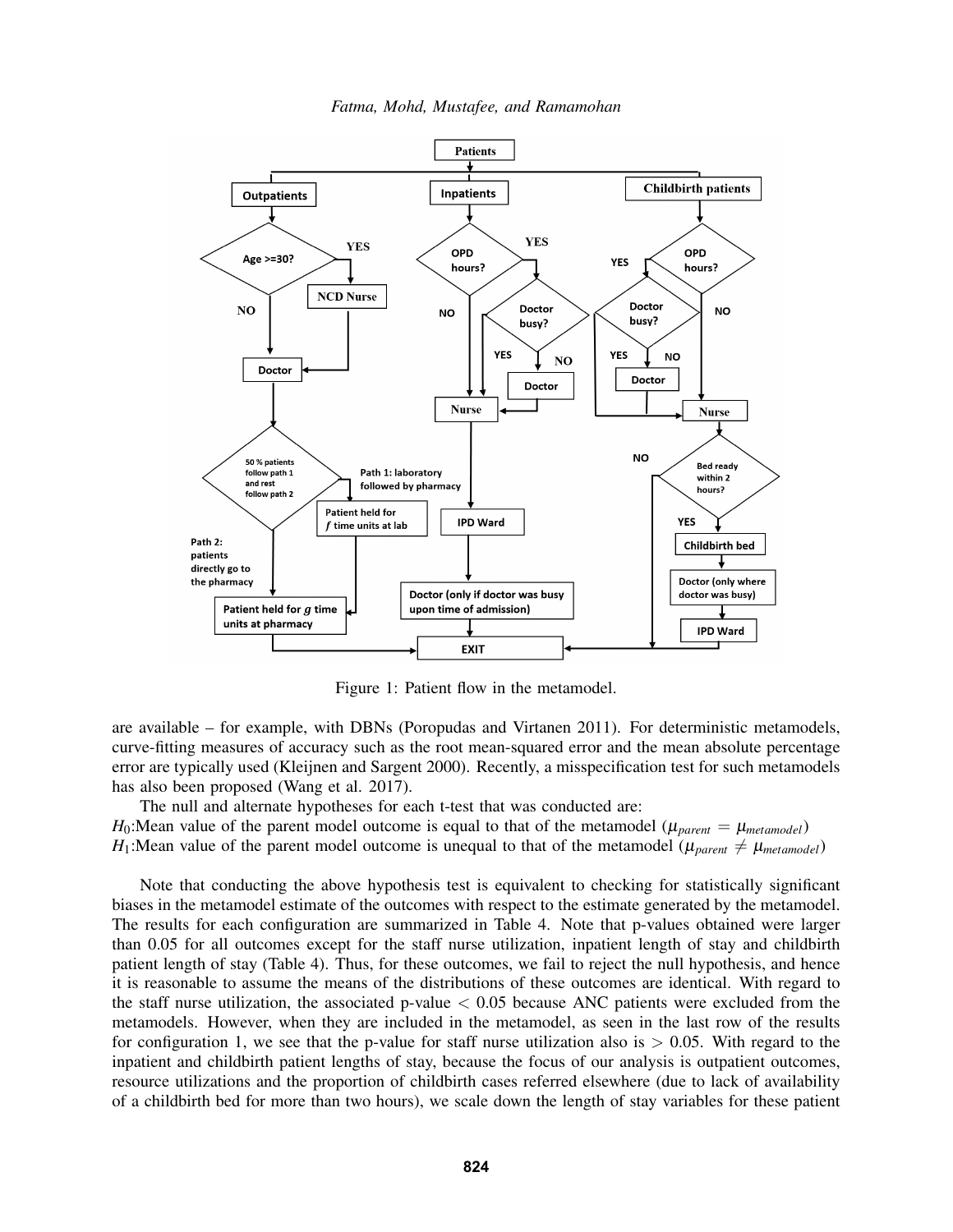<span id="page-7-0"></span>Table 2: Parent model and metamodel staffing and resource characteristics for all configurations. Notes: for configuration 3, childbirth patients (and beds) are not applicable<sup>∗</sup> . The number of doctors remains the same between the parent model and metamodel<sup>+</sup>.

|               | <b>Parent Model</b>                                                             | <b>Metamodel</b>                                           |
|---------------|---------------------------------------------------------------------------------|------------------------------------------------------------|
| Patient Types | (a) Outpatients; (b) Inpatients; (c) Childbirth                                 | (a) Outpatients; (b) Inpatients; $(c)$                     |
|               | patients <sup>*</sup> ; (d) ANC patients                                        | Childbirth patients*                                       |
| Resources     | (a) Doctor(s) <sup><math>\dagger</math></sup> , (b) NCD nurse; (c) Staff nurse; | (a) Doctor(s) <sup><math>+</math></sup> (b) NCD nurse; (c) |
|               | (d) Inpatient beds $(4-6)$ ; (e) Childbirth bed <sup>*</sup> ; (f)              | Staff nurse; (d) One inpatient bed;                        |
|               | Laboratory; (g) Pharmacy                                                        | $(e)$ One childbirth bed*                                  |

types and hence the utilization values of their associated resources are statistically similar, but the length of stay values are not.

Note that the above formulation of the hypothesis test assumes that the accepted truth (the null hypothesis) is that  $(\mu_{parent} = \mu_{metamodel})$ . While there is precedent for this in the literature [\(Poropudas and Virtanen](#page-11-14) [2011\)](#page-11-14), it can be argued that a hypothesis test where the reverse is assumed for the null hypothesis might be more appropriate (i.e.,  $(\mu_{parent} \neq \mu_{metamodel})$ . Under such a formulation, we could reasonably conclude that the metamodel is accurate at  $\alpha = 0.05$  if p value for the test is  $< 0.05$ . We applied such hypothesis tests to the outcomes listed in Table [4\)](#page-9-0), and for all outcomes and configurations, the results of the tests were the same.

We see that reductions in runtimes per replication range from 30%-76% across three configurations. The relatively lower reduction in runtime per replication for configuration 3 is likely because it is a less complex simulation when compared to configurations 1 and 2, with a single doctor and no childbirth services. However, when the entire simulation is considered, the reduction in time is nearly 50% for configuration 3 as well, likely because of across replication data storage and computation of summary statistics. For configurations 1 and 2, reductions in runtime remain approximately the same. In general, as the number of replications increase, it is likely that further reductions in runtime will be achieved.

## 6 IMPLEMENTATION OF THE METAMODEL-BASED NETWORK SIMULATION

After we validated the metamodels, we developed a simulation of the network of 9 PHCs in the district using the metamodels of the parent models of each PHC configuration. The number of PHCs of each configuration in the network is provided in Table [1,](#page-4-0) and the average patient arrival rates for each configuration are provided in the header of Table [4.](#page-9-0)

In order to verify that the PHC network simulation constructed using the individual PHC metamodels is an accurate representation of a PHC network simulation constructed using the parent PHC models, we constructed both versions, and tested whether the means of outcomes measured across the network were statistically identical for both versions. These results were also generated from 200 replications over a period of 365 simulation days, with a 180 day warm up period. The accuracy of the metamodel was also assessed in the same manner as for the individual facility metamodels, with two-sample *t*-tests conducted to check for statistically significant differences between the means of simulation outcomes (null and alternate hypotheses same as for individual facility parent models and metamodels).

The results from both versions of the PHC network simulations are summarized in Table [5.](#page-10-12) Similar trends are evident with regard to the outcomes of the *t*-tests. We see similar runtime reduction outcomes as well. Once again, we anticipate greater reductions with an increase in the number of replications, and this will form an avenue for our future research.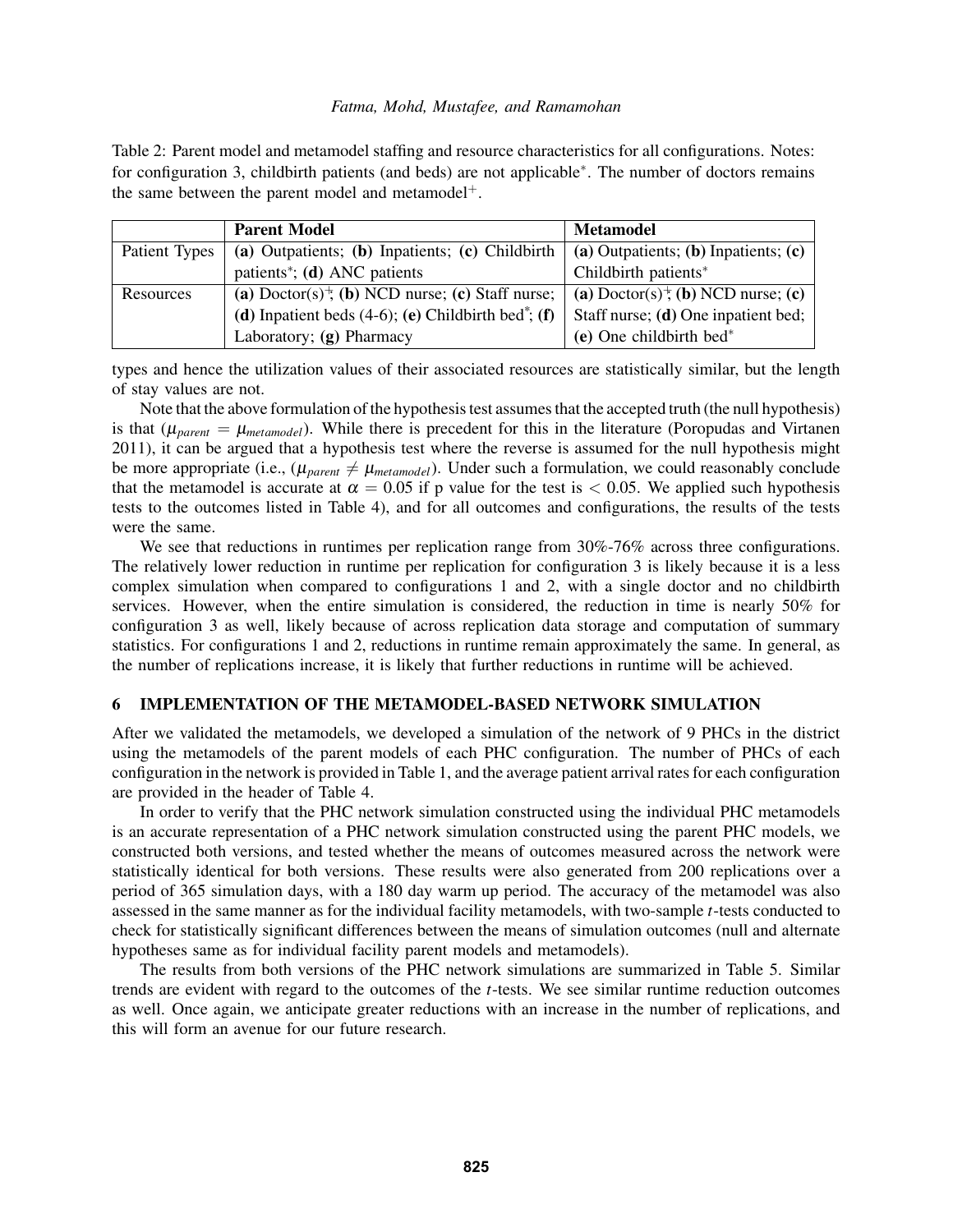| <b>Parameter (minutes)</b>       | <b>Parent Model</b>            | <b>Metamodel</b>                         |
|----------------------------------|--------------------------------|------------------------------------------|
| Doctor service time              |                                |                                          |
| (a) Outpatient                   | $N(0.87, 0.21^2)$              | $N(0.87, 0.21^2)$                        |
| (b) Inpatient                    | U(10, 30)                      | U(10, 30)                                |
| (c) Childbirth case              | U(30, 60)                      | U(30, 60)                                |
| NCD Nurse service time           | U(2, 5)                        | U(2, 5)                                  |
| <b>Staff Nurse service times</b> |                                |                                          |
| $(a)$ IPD                        | U(30,60)                       | U(30, 60)                                |
| (b) Childbirth                   | U(120, 240)                    | U(120, 240)                              |
| Length of stay in beds           |                                |                                          |
| (a) Inpatient                    | T(60, 360, 180)                | T(10, 60, 30)                            |
| (b) Childbirth                   | U(240, 1440)                   | U(40, 240)                               |
| Laboratory                       | $N(3.\overline{456,0.8322^2})$ | $f$ : total time spent at the laboratory |
|                                  |                                | Configuration 1: $N(5.685, 0.8242^2)$    |
|                                  |                                | Configuration 2: $N(4.09, 0.8232^2)$     |
|                                  |                                | Configuration 3: $N(4.064, 0.8232^2)$    |
| Pharmacy                         | $N(2.083, 0.722^2)$            | g: total time spent at the pharmacy      |
|                                  |                                | Configuration 1: $N(3.212, 0.732^2)$     |
|                                  |                                | Configuration 2: $N(2.348, 0.732^2)$     |
|                                  |                                | Configuration 3: $N(2.341, 0.732^2)$     |

<span id="page-8-0"></span>Table 3: Comparison between parent model and metamodel input parameter estimates. Note: parent model input parameter estimates from Shoaib and Ramamohan (2020).

# 7 CONCLUSION

We present preliminary work from the development of a DES of a network of primary health centers in India, developed using stochastic metamodels – DESs in their own right – of more comprehensive simulations of individual PHCs. We demonstrate that the faciltiy network simulation developed using the stochastic metamodels yields statistically similar simulation output estimates for outcomes of interest while achieving reductions in runtimes up to 80%.

In comparison to metamodels developed by fitting curves to describe the relationship between simulation inputs and outputs, the metamodels we develop here offer the flexibility of simulations in terms of conducting what-if analyses without necessarily requiring a specific experimental design framework for constructing the metamodel. However, it also has some limitations. For example, as the parent simulation model becomes more complex, developing its metamodel may require generation of simulation outputs not collected while generating the standard set of outputs from the parent simulation. Further, our approach, while offering more flexibility, sacrifices the non-trivial execution time reductions achieved by a metamodel developed via curve-fitting. However, a metamodel developed using our approach is likely to generate multiple outputs for a given set of inputs, whereas a curve-fit metamodel would likely be required for every input-output relationship.

There exists several avenues for future research, for example, extending the facility network simulation to include secondary and tertiary levels of care using their stochastic metamodel counterparts; demonstrating the use of such facility network simulations in optimal facility location problems using simulation optimization methods, especially when the number of feasible solutions is discrete and small; accurately characterizing the reductions in runtime with increase in complexity of the parent simulation, number of replications; metamodel development only of subsystems of complex parent models; and finally, a general framework for the development of such metamodels from parent simulations, including a characterization of the additional simulation replications required to develop the metamodel (if necessary). Finally, a broader discussion and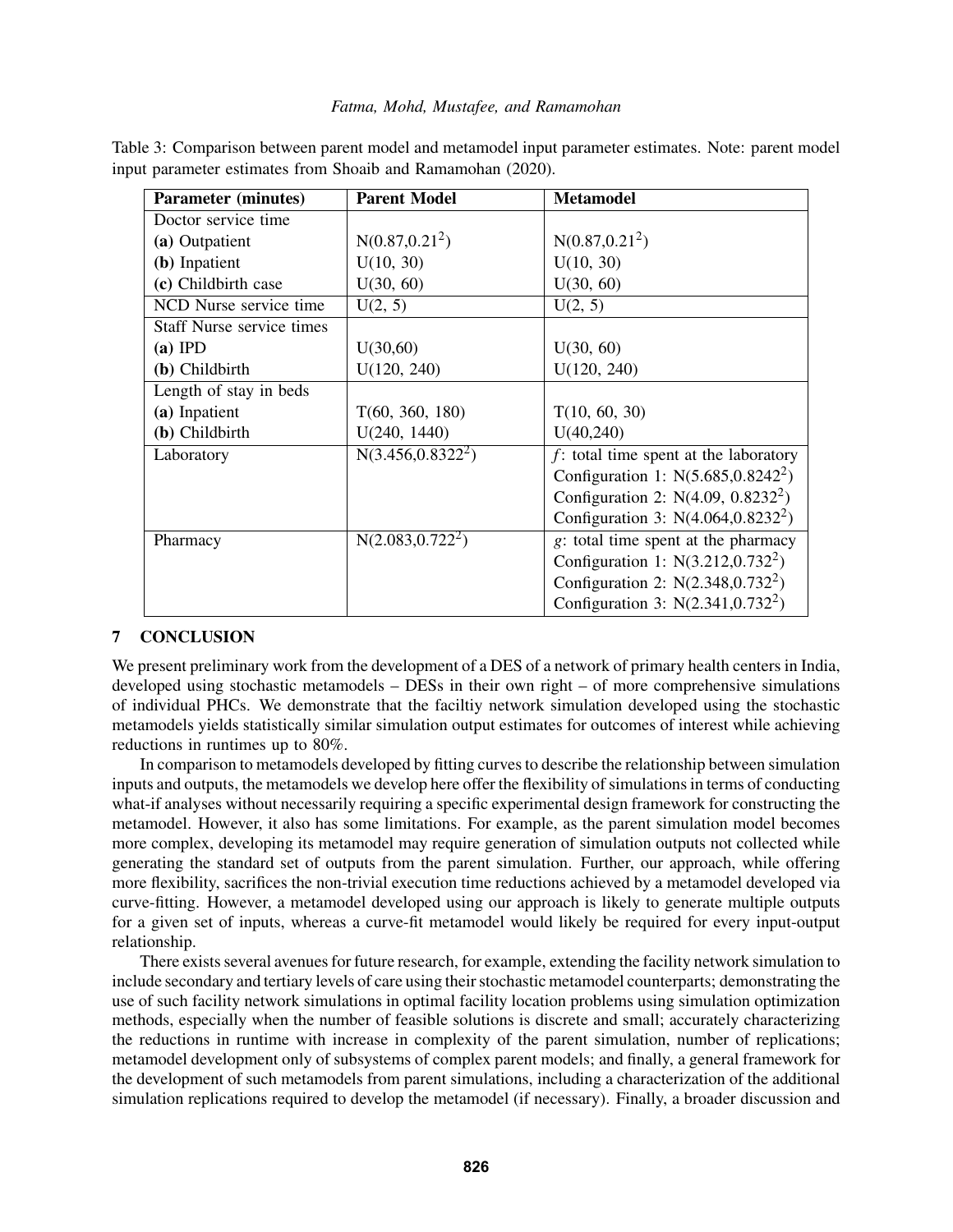<span id="page-9-0"></span>Table 4: Parent model and metamodel simulation outcomes. Notes: All length of stay and waiting time outcomes are in minutes. Configuration 3 does not offer childbirth care services, hence the associated outcomes are not applicable for this configuration. <sup>*z*</sup>Number of doctors per shift/outpatients per day/inpatients per day/childbirth cases per day/antenatal care patients per day/inpatient beds available/labour beds available. *<sup>d</sup>*Simulation experiment conducted only for the archetype PHC (configuration 1) for illustrative purposes. <sup>∗</sup> *p*-value for this outcome comparison < 0.05.

| Outcome                             | <b>Configuration1</b> |                           | <b>Configuration2</b>     |                  | <b>Configuration3</b>     |                  |
|-------------------------------------|-----------------------|---------------------------|---------------------------|------------------|---------------------------|------------------|
|                                     |                       | $(2/130/0.5/1/1/6/1)^{z}$ | $(2/130/0.5/1/1/6/1)^{z}$ |                  | $(2/130/0.5/1/1/6/1)^{z}$ |                  |
|                                     | <b>Parent</b>         | <b>Metamodel</b>          | <b>Parent</b>             | <b>Metamodel</b> | <b>Parent</b>             | <b>Metamodel</b> |
| OPD queue<br>waiting                | 0.009                 | 0.009                     | 0.183                     | 0.186            | 0.0998                    | 0.100            |
| time                                | (0.002)               | (0.002)                   | (0.022)                   | (0.0219)         | (0.008)                   | (0.007)          |
| Doctor's utilization                | 31.5%                 | 31.50%                    | 41.8%                     | 41.80%           | 41.1%                     | 41.10%           |
|                                     | (0.2)                 | (0.2)                     | (0.3)                     | (0.4)            | (0.26)                    | (0.3)            |
| <b>NCD</b> Nurse utilization        | 85.60%                | 85.50%                    | 51.2%                     | 51.20%           | 51.4%                     | 51.30%           |
|                                     | (0.7)                 | (0.8)                     | (0.5)                     | (0.5)            | (0.5)                     | (0.6)            |
| <b>Staff Nurse utilization</b>      | 32.20%                | $30.3\%$ *                | 24.4%                     | $2.33\%$ *       | 15.7%                     | 15.68%           |
|                                     | (0.8)                 | (0.7)                     | (0.5)                     | (0.6)            | (0.1)                     | (0.1)            |
| <b>Bed</b> utilization              | 9.3%                  | 9.30%                     | 5.60%                     | 5.60%            | 0.89%                     | 0.90%            |
|                                     | (0.4)                 | (0.4)                     | (0.3)                     | (0.4)            | (0.06)                    | (0.07)           |
| NCD Nurse waiting                   | 2.593                 | 2.605                     | 0.835                     | 0.838            | 0.760                     | 0.756            |
| time                                | (0.073)               | (0.077)                   | (0.04)                    | (0.041)          | (0.029)                   | (0.025)          |
| Outpatient length of                | 9.694                 | 9.707                     | 7.401                     | 7.411            | 7.287                     | 7.294            |
| stay in the PHC                     | (0.060)               | (0.056)                   | (0.056)                   | (0.053)          | (0.038)                   | (0.041)          |
| Inpatient length of stay            | 255.33                | $92.074*$                 | 254.93                    | $90.75*$         | 264.77                    | 99.55            |
| in the PHC                          | (5.034)               | (2.208)                   | (5.00)                    | (1.96)           | (5.53)                    | (1.54)           |
| Childbirth<br>patient               | 1556.34               | $862.17*$                 | 1538.41                   | $841.32*$        | Not applicable            |                  |
| length of stay in the<br><b>PHC</b> | (26.248)              | (10.68)                   | (29.56)                   | (11.21)          |                           |                  |
| Childbirth bed utiliza-             | 28.1%                 | 28.10%                    | $15.3\%$ *                | $15.4\%$ *       |                           |                  |
| tion                                | (1.2)                 | (1.2)                     | (3.91)                    | (3.92)           | Not applicable            |                  |
| Proportion of child-                | 15%                   | 15.30%                    | 8.46%                     | $8.60\%$         |                           | Not applicable   |
| birth patients turned               | (1.6)                 | (1.8)                     | (1.6)                     | (2.11)           |                           |                  |
| away                                |                       |                           |                           |                  |                           |                  |
| Runtime per replica-                | 288.618               | $69.237*$                 | 110.434                   | 32.022*          | 45.506                    | $30.103*$        |
| tion (seconds)                      |                       |                           |                           |                  |                           |                  |
| Net simulation runtime              | 958.58                | 230.73                    | 372.26                    | 120.31           | 132.8                     | 70.31            |
| (minutes)                           |                       |                           |                           |                  |                           |                  |
| % differences in run-               | 76.01%, 75.93%        |                           | 71.00%, 67.68%            |                  | 33.85%, 47.05%            |                  |
| times – per replication,            |                       |                           |                           |                  |                           |                  |
| net                                 |                       |                           |                           |                  |                           |                  |
| Staff nurse utilization             | 32.2%                 | 32.1%                     | Not applicable            |                  | Not applicable            |                  |
| (when ANC patients                  | (0.8)                 | (0.9)                     |                           |                  |                           |                  |
| are included) <sup>d</sup>          |                       |                           |                           |                  |                           |                  |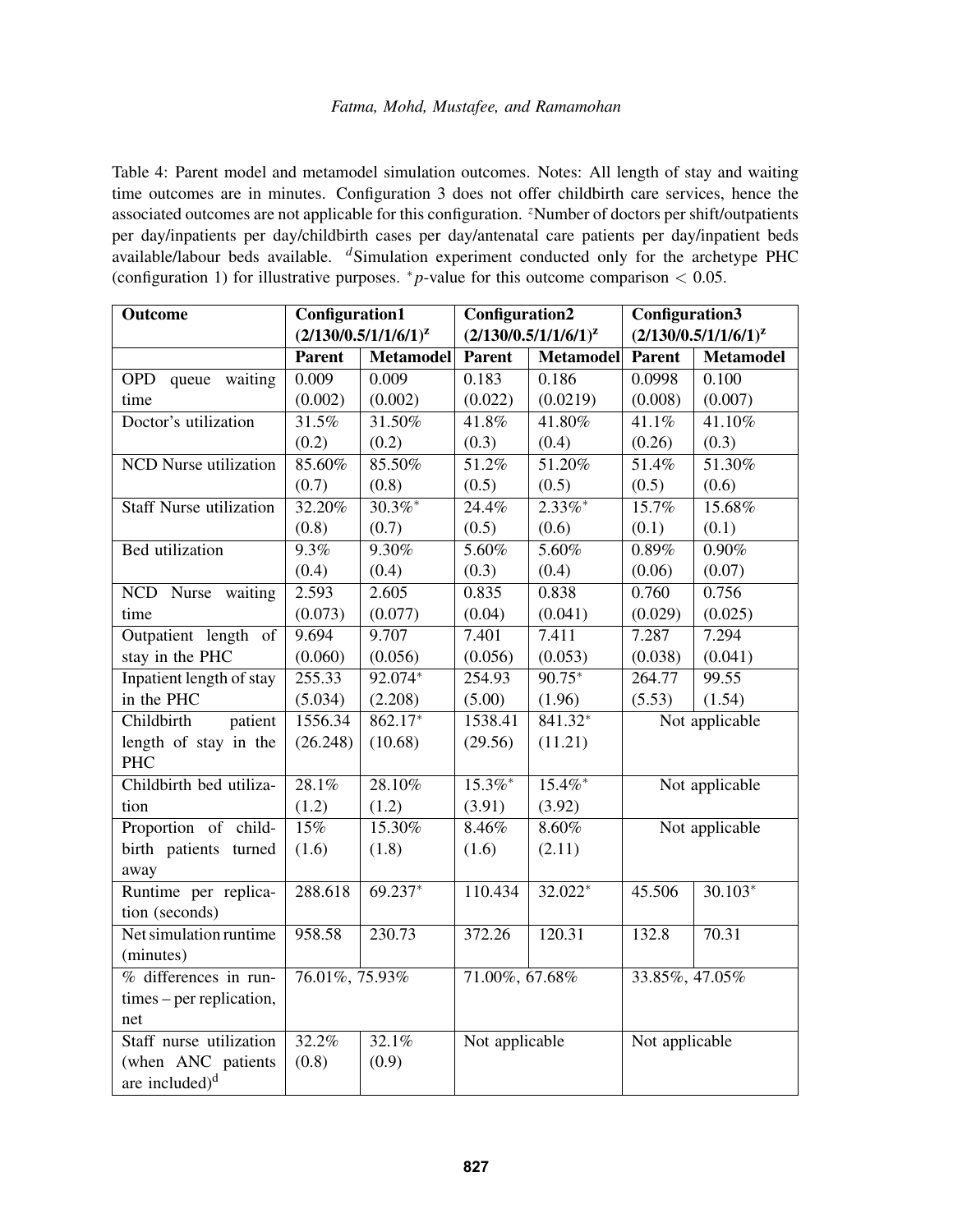| <b>Simulation Outcome</b>                                  | <b>Parent Model</b> | <b>Metamodel</b> | $p-value$    |
|------------------------------------------------------------|---------------------|------------------|--------------|
| Outpatient waiting time                                    | 0.057(0.079)        | 0.058(0.081)     | 0.209        |
| Doctor's utilization                                       | 33.4\% (0.069)      | 33.4\% (0.070)   | 0.858        |
| NCD nurse utilization                                      | 68.4% (0.183)       | 68.4% (0.183)    | 0.544        |
| Staff nurse utilization                                    | 24.9% (0.076)       | 23.7% (0.066)    | 0.0062       |
| Inpatient bed utilization                                  | 5.7% (0.038)        | 5.7% (0.039)     | 0.534        |
| NCD nurse waiting time                                     | 1.800(0.962)        | 1.803(0.960)     | 0.471        |
| Length of stay (outpatient)                                | 8.629 (1.248)       | 8.627 (1.249)    | 0.682        |
| Length of stay (inpatient)                                 | 257.56 (4.605)      | 93.22 (4.09)     | $7.89E - 16$ |
| Length of stay (childbirth cases)                          | 1549.18 (13.37)     | 857.54 (9.81)    | $4.59E - 12$ |
| Childbirth bed utilization                                 | $23.6\%$ (6.6)      | $23.7\%$ (6.6)   | 0.611        |
| Proportion of childbirth patients turned away              | 0.131(0.035)        | 0.130(0.037)     | 0.758        |
| Runtime per replication (seconds)                          | 668.076             | 132.977          |              |
| Net simulation runtime (minutes)                           | 2568.38             | 615.56           |              |
| $\overline{\%}$ differences in runtimes – per replication, | 80.10%, 76.05%      |                  |              |
| net                                                        |                     |                  |              |

<span id="page-10-12"></span>Table 5: Outcomes from parent model and metamodel based network simulations. Note: all lengths of stay and waiting time outcomes are in minutes.

exploration of the construction and use of such metamodels in comparison to standard (deterministic and stochastic) metamodeling approaches may also be pursued in a future article.

#### **REFERENCES**

- <span id="page-10-3"></span>Bae, K., M. Jones, G. Evans, and D. Antimisiaris. 2019. "Simulation Modelling of Patient Flow and Capacity Planning for Regional Long-Term Care Needs: A Case Study". *Health Systems* 8(1):1–16.
- <span id="page-10-11"></span>Barton, R. R. 1998. "Simulation Metamodels". In *Proceedings of the 1998 Winter Simulation Conference*, edited by D. Medeiros, E. Watson, J. Carson, and M. Manivannan, 167–174. Piscataway, New Jersey: Institute of Electrical and Electronics Engineers, Inc.
- <span id="page-10-8"></span>Barton, R. R. 2009. "Simulation Optimization Using Metamodels". In *Proceedings of the 2009 Winter Simulation Conference*, edited by M. Rossetti, R. Hill, B. Johansson, A. Dunkin, and R. Ingalls, 230–238. Piscataway, New Jersey: Institute of Electrical and Electronics Engineers, Inc.
- <span id="page-10-10"></span>Bauer, D., G. Yaun, C. D. Carothers, M. Yuksel, and S. Kalyanaraman. 2004. "A Case Study in Meta-Simulation Design and Performance Analysis for Large-Scale Networks". In *Proceedings of the 2004 Winter Simulation Conference*, edited by M. Rossetti, R. Hill, B. Johansson, A. Dunkin, and R. Ingalls, 206–214. Piscataway, New Jersey: Institute of Electrical and Electronics Engineers, Inc.
- <span id="page-10-1"></span>Blake, J. T., and M. Hardy. 2014. "A Generic Modelling Framework to Evaluate Network Blood Management Policies: The Canadian Blood Services Experience". *Operations Research for Health Care* 3(3):116–128.
- <span id="page-10-5"></span>Fletcher, A., and D. Worthington. 2009. "What is a 'Generic' Hospital Model?-A Comparison of 'Generic' and 'Specific' Hospital Models of Emergency Patient Flows". *Health Care Management Science* 12(4):374–391.
- <span id="page-10-6"></span>Günal, M. M., and M. Pidd. 2009. "Discrete Event Simulation for Performance Modelling in Health Care: A Review of the Literature". *Journal of the Operational Research Society* 60(1):43–51.
- <span id="page-10-0"></span>IPHS-Guidelines 2012. *Guidelines for Primary Health Centres*. New Delhi, India: Directorate General of Health Services.
- <span id="page-10-2"></span>Katsaliaki, K., N. Mustafee, S. J. Taylor, and S. Brailsford. 2009. "Comparing Conventional and Distributed Approaches to Simulation in a Complex Supply-Chain Health System". *Journal of the Operational Research Society* 60(1):43–51.
- <span id="page-10-4"></span>Kaylani, A., M. Mollaghasemi, D. Cope, S. Fayez, G. Rabadi, and M. Steele. 2008. "A Generic Environment for Modelling Future Launch Operations - GEM-FLO: A Success Story in Generic Modelling". *Journal of the Operational Research Society* 59(10):1312–1320.
- <span id="page-10-9"></span>Kelleher, C. T., R. R. Hill, K. W. Bauer, and J. O. Miller. 2018. "Using Dynamic Bayesian Networks as Simulation Metamodels Based on Bootstrapping". *Computers and Industrial Engineering* 115:595–602.
- <span id="page-10-7"></span>Kleijnen, J. P. C., and R. G. Sargent. 2000. "A Methodology for Fitting and Validating Metamodels in Simulation". *European Journal of Operational Research* 12(1):14–29.